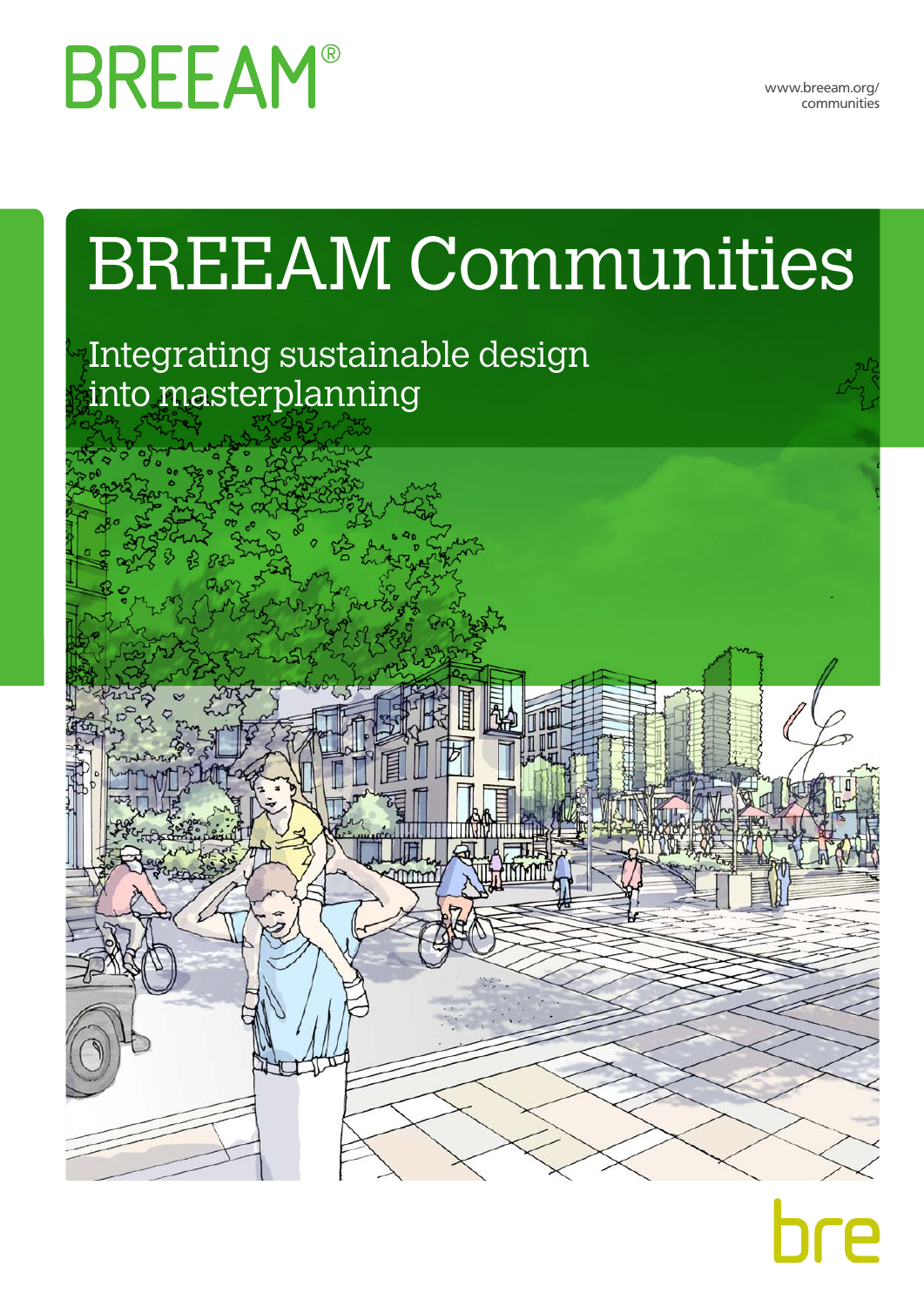## **What is it?**

BREEAM Communities is a way to improve, measure and certify the social, environmental and economic sustainability of large-scale development plans by integrating sustainable design into the masterplanning process.

## **Who is it for?**

The scheme is for developers, masterplanning professionals, local authority planners, local politicians, communities and relevant statutory bodies.

## **When can it be used?**

BREEAM Communities is suitable for developments which are likely to have significant impacts on existing communities, infrastructure or the provision of local services. The scheme can be used for new mixed-use communities, or single-use developments of a significant size. It can also be used on regeneration projects where there are plans for significant change to the urban fabric.

The scheme can be used both internationally and in the UK.

#### **Why use it?**

BREEAM Communities helps proposals move smoothly through the planning process by providing a common framework for project stakeholders. The project team, local authority planners, and statutory bodies are prompted to raise issues and integrate sustainable design solutions when there is ample opportunity to influence the masterplan.

By encouraging collaboration early in the process developers can achieve better outcomes for sustainability whilst building consensus with key partners. This can reduce costs by avoiding the need to rework designs and plans at later stages. BREEAM Communities aligns to the key stages in the planning process and makes use of the studies and strategies normally done for planning.

By extending the established BREEAM methodology to masterplanning, BREEAM Communities provides a credible process to measure the sustainability of development plans.



BREEAM Communities gives equal importance to the social, economic and environmental dimensions of sustainability.



#### **How does it work?**

The technical manual covers forty issues – addressing matters like housing provision, transport networks, community facilities, and economic impact – with equal weight given to environmental, social and economic factors. The scheme is designed to be flexible to reflect the unique challenges and opportunities on different development sites.

BREEAM Communities focusses on successfully engaging the community in order to create places which work now and in the future.

A suitably qualified professional will guide a development through the whole process and should be appointed as early as possible. Licensed BREEAM assessors are listed on www.greenbooklive.com.

#### **How does it relate to sustainable building standards?**

BREEAM building level schemes require detailed information on issues such as energy, pollution, and occupant health and wellbeing. The assessment criteria in BREEAM Communities consider these issues at the very early stages of design so credits achieved can be used to support and simplify a building level assessment.

Over half of the topics in BREEAM Communities are directly related to building level issues, providing significant value in helping to meet requirements in sustainable design and construction standards.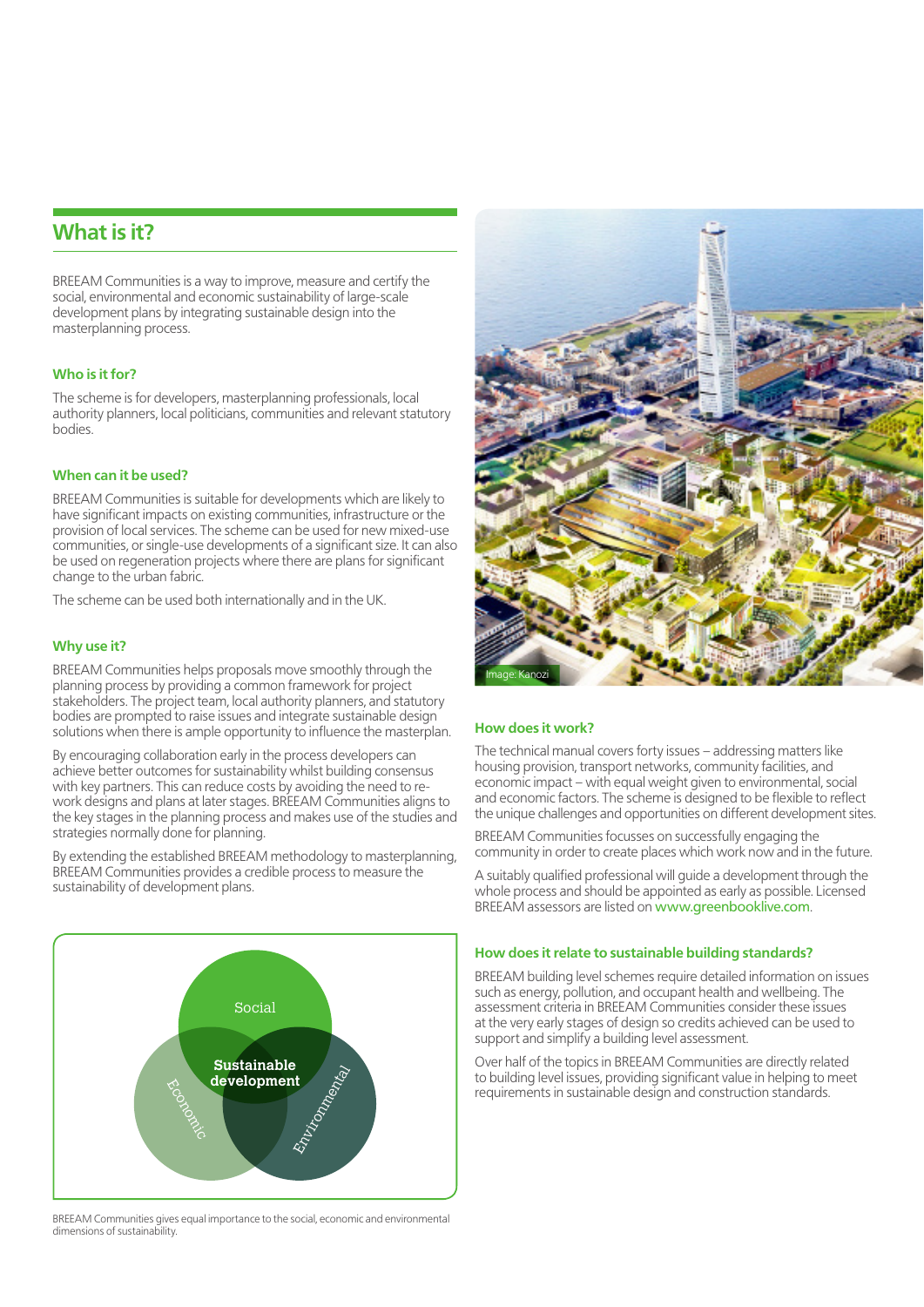# Case Study: Masthusen, Malmö, Sweden

This mixed-use development is located in the Western Harbour of Malmö, Sweden. The developer, Diligentia, has achieved an interim BREEAM Communities certificate with an 'Excellent' rating for the initial stages of the masterplan. This is the first certified project outside of the UK.

The site will accommodate approximately 700 residential units, 70,000 sq m of office space and 20,000 sq m of retail space.

Historically the land was used for industry, resulting in a lack of green space and wildlife habitats. The developer has committed to providing wildlife habitats and to plant over 90% native or ecologically appropriate species.

The developer, Diligentia, is undertaking another BREEAM Communities assessment on a site near Stockholm.

## **BREEAM Communities and local authorities**

Local authorities play a key role in delivering sustainable communities through planning policy and development management. In some cases they may also be leading the masterplanning process. This method can be initiated by local authorities through planning policy or on council led development projects.

Bristol City Council requires a BREEAM Communities assessment on all 'super major' developments through planning policy (Core Strategy, adopted June 2011). "We wanted to make use of nationally recognised standards in line with the National Planning Policy Framework," says Celia Beeson of Bristol City Council. "Our own checklist made it difficult for case officers to be clear on what the development was actually going to do. The national standards ensure that the development has undergone a credible and transparent process to assess sustainability."

In Belgium, the city of Antwerp and the Flemish region are developing Blue Gate Antwerp - a brownfield site in the south of the city centre - into an eco-effective business park. They are proposing that the potential private partners develop the site according to BREEAM Communities.

## **What are its benefits?**

## **For Developers**

- Offers cost savings by promoting sustainable design from the earliest possible stages.
- Progresses proposals more efficiently through the planning system by involving key stakeholders early in a proactive and collaborative approach.
- Simplifies BREEAM building level assessments, supporting higher ratings.
- Adds value to the development by encouraging the design of places where people will want to live, work and play.
- Presents promotional opportunities using the recognised and trusted BREEAM brand.

## **For Local Authorities**

- Provides an internationally recognised set of outcomes that the planning authority can use to define sustainable development at the neighbourhood scale.
- Clarifies what the development proposal will achieve so a case officer can quickly assess performance against key sustainability objectives.
- Allows local decision-makers and community representatives to quickly understand the proposal's benefits and potential.
- Provides a measurable target for monitoring and reporting against objectives in local authority strategies.

## **For Masterplanners**

- Focuses dialogue between the developer and the local authority, facilitating agreement over what can be achieved on the site.
- Overcomes 'silo working' among design professionals, saving time and costs.
- Provides a level of credibility and transparency to a development proposal.
- Sets a clear framework for community and stakeholder engagement, allowing positive discussion about the benefits of new communities.

"BREEAM Communities is about developers and planners working together to achieve the most sustainable outcomes for major sites. It's a solution to help move projects through the planning system and should be welcomed by everyone with an interest in securing sustainable communities."

**Sean Nicholson, Technical Director, WSP**